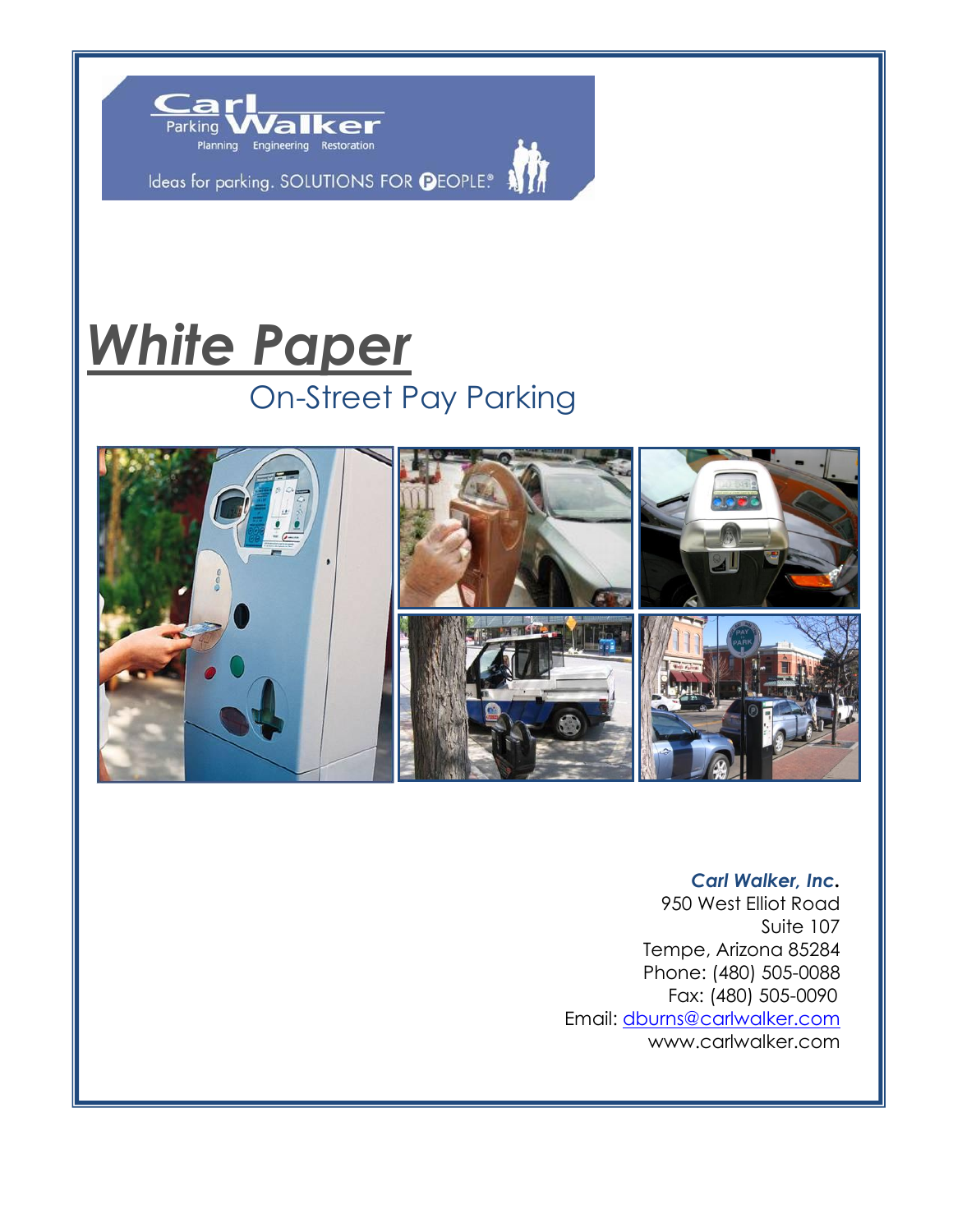#### **On-Street Pay Parking**

*If your City is considering on-street pay parking in selected downtown areas perhaps as part of a new Downtown Strategic Plan. This paper presents educational information about this issue.* 

## Why are we considering on-street pay parking?

The answer, in short, is because we want to encourage turnover. "Turnover" is the number of different cars that use a given space during an average day. Turnover is critical to most downtown retail and entertainment businesses, since parking supply is limited. If "long-term



parkers" use a parking space in front of a store, fewer short-term customers will have the opportunity to use that space. ("Long-term parkers" are usually employees, residents, or professional business people who do not rely on short-term customers for their business.)

The reason turnover is so important to the health of downtown businesses is the economic value represented by multiple customers using the same parking space. One professional downtown analyst has estimated that a parking space in front of a retail establishment can be worth \$300,000. Here is a quote from Bob Gibbs, of the Gibbs

Planning Group, speaking in general about Downtowns:

The lack of convenient on-street parking generally contributes to the downtown area not being able to compete with the surrounding suburban shopping centers. Lower retail sales, fewer retailers, and weaker property (lease) rates are a function, in part, of the parking issue. Each on-street parking stall can generate up to \$300,000 in annual retail sales. The importance of having stalls available to the shopper cannot be overemphasized.

A common misperception is that cities charge for parking primarily to generate revenue. Revenue is important, because parking expenses have to be paid somehow. However, revenue is not the primary reason to implement on-street pay parking. The primary reason is to encourage turnover. "Pay parking" assigns an economic value to a scarce resource, which encourages people to conserve that scarce resource. It's like water. When water is free, people tend to leave the hose running. When water is metered, people conserve.



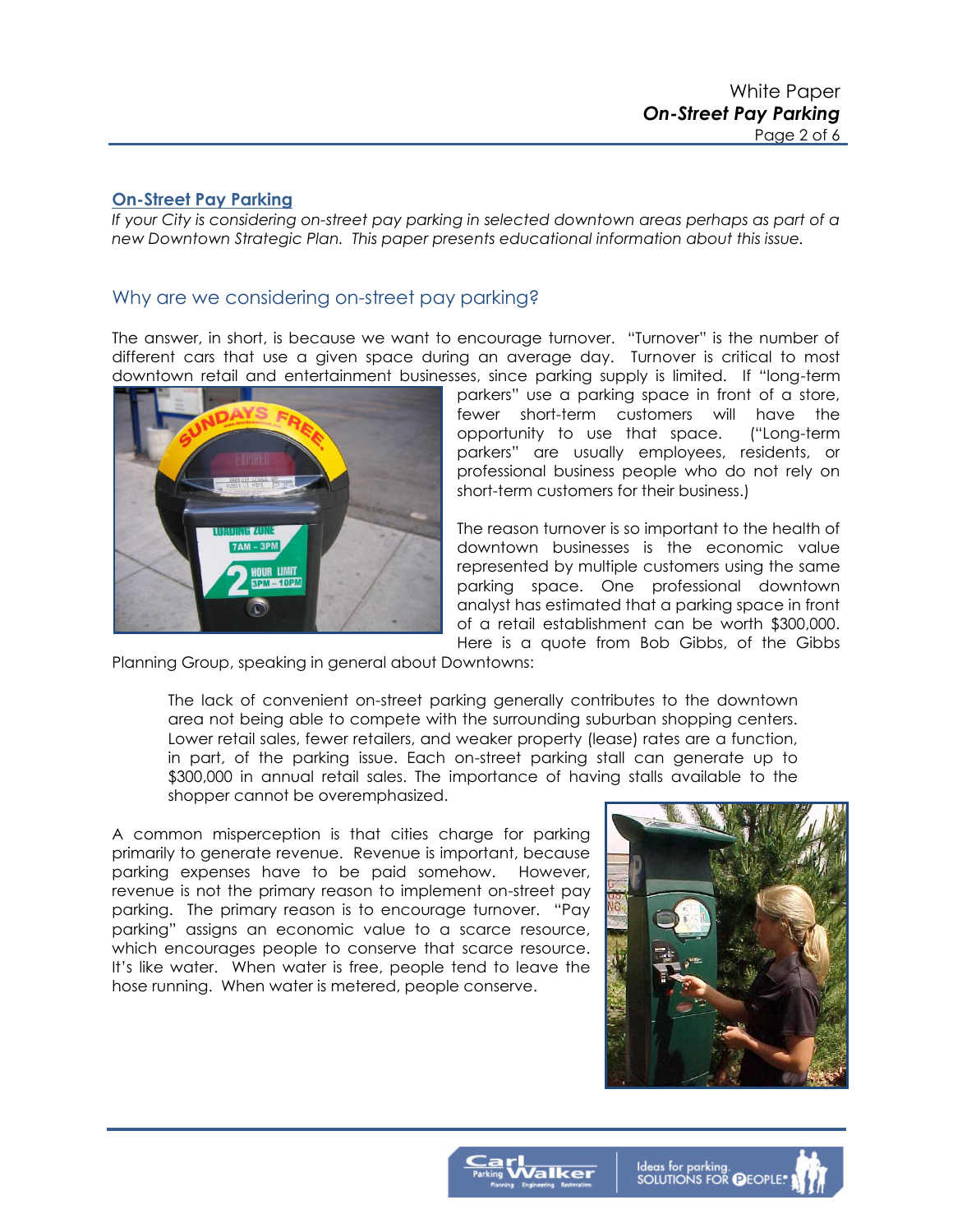## Aren't there other ways to encourage turnover?

Yes, turnover can be encouraged through a combination of timed parking and enforcement. "Timed parking" places a time limit, such as two hours, on a parking space. Enforcement is

needed so that if people violate the time limit, there is the possibility of getting a parking ticket. Without enforcement, there would be no incentive for people to move, and the time-limit would not serve its purpose.

There are several disadvantages to timed parking that can be addressed by pay parking. First, timed parking is not flexible. If an individual needs to park for more than the time limit then they are out of luck. Under a pay parking scenario, the customer gets to choose how long they want to park.

Second, timed parking is difficult to enforce. It



requires chalking tires, or some other labor-intensive method to determine how long a car uses a space. These methods are inexact, which creates a certain amount of subjectivity in the enforcement process, and this in turn leads to confusion and confrontation between customer and enforcement officer. Plus, people are very ingenious and come up with many ways to subvert the chalking process. They will do things like roll a car back and forth to erase the chalk, roll the car so the chalk mark is underneath the tire, wipe off the chalk, move to an adjacent empty space (which is illegal), or simply deny that they exceeded the time limit, which pits their word against the word of the enforcement officer.

The enforcement process for pay parking is much more scientific and impartial. When a person pays, a meter flag is raised or a receipt is generated, and both methods clearly document when the permissible parking period begins and ends.

### What about people who "feed the meters"?

In the past, this was a problem. If the cost of parking was inexpensive, some long-term parkers would simply put in money every hour or so in order to keep their car in the same spot all day. To them, the convenience was worth the price. Today we have new technologies that can track pay parking for each car in an area, and can also offer graduated payment scales. For example, the first hour might be very low cost or even free. The second hour would cost more, and each subsequent hour would increase in cost. A graduated pay scale like this will make it prohibitively expensive for long-term parkers to pay for all day parking, while still offering a very economical space to the short-term parker.

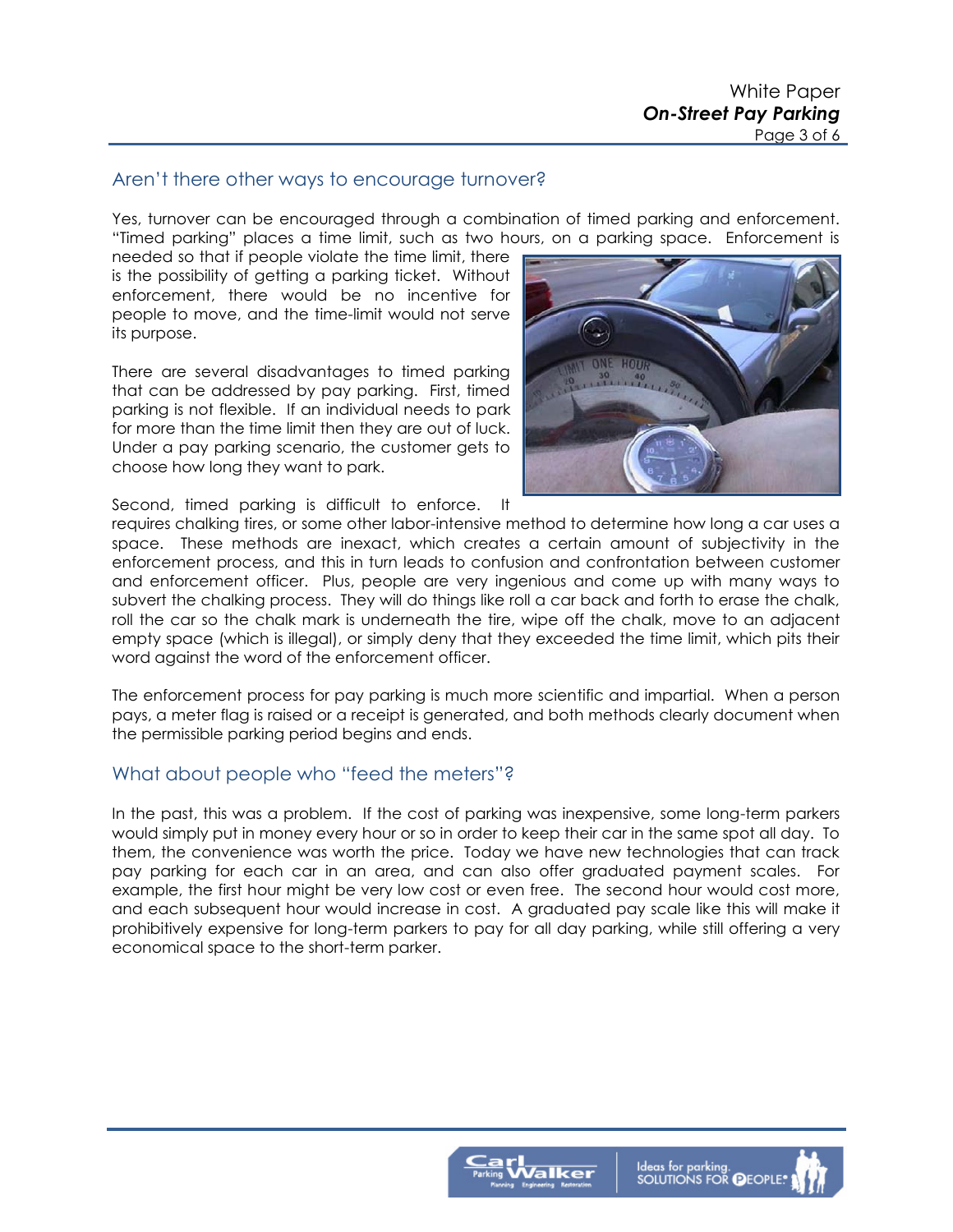## So where are the long-term parkers supposed to park?

 In answering this question, consider the three characteristics of parking: convenience, cost and supply. In the parking industry, it is widely recognized that any two of these characteristics can readily be achieved, but not all three at the same time.



For example, it is possible to have convenient parking at low cost but there is probably not enough of it. Or, there can be plenty of parking at low cost (outlying parking lots) but it is not very convenient. Finally, there are situations where we have convenient parking with adequate supply (parking structures or permit lots) but the cost to provide this option is higher. These characteristics can and should be used together to promote specific parking policies and

> practices. In answering the question about where long-term parkers should park, we draw on a downtown policy that

attempts to reserve the most convenient parking for short-term visitors and customers. Thus, longterm parkers are encouraged to park in less convenient spaces, such as outlying locations, or they are asked to pay for their convenience (parking structure or permit lots.)



**Occupancy Chart** 

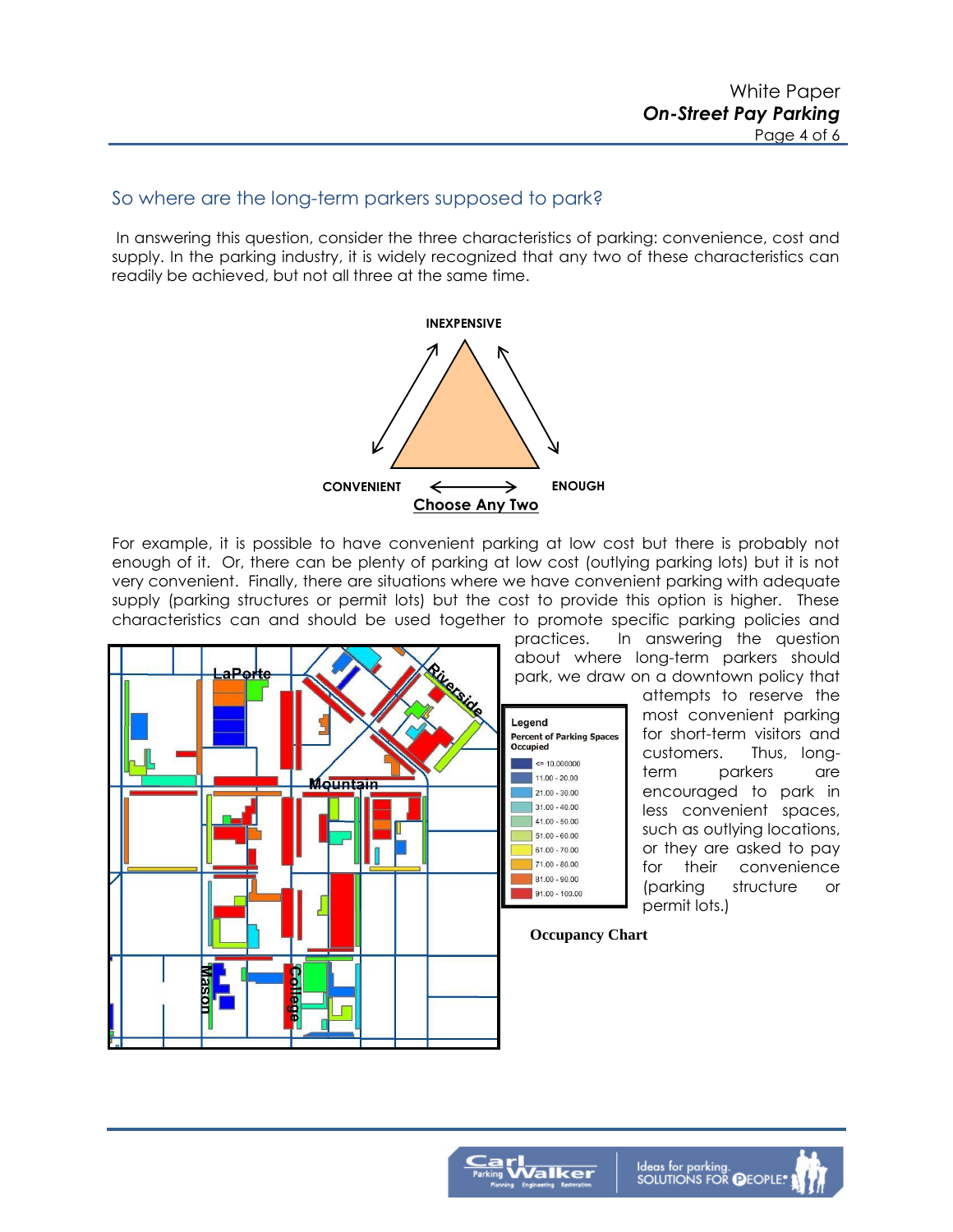One big problem typical of many downtowns today is that their pricing policies do not support their use policies. Without on-street pay parking the most convenient parking is also the least expensive (free), and therefore the demand there is very high. It is very tempting for long-term parkers to attempt to evade enforcement and park in the most convenient, free spaces.

Consequently, occupancy characteristics (see graphic) reflect intensive parking utilization in the downtown core during peak hours, and turnover rates are lower than they should be. Any occupancy rate above 85% is "effectively full," thus discouraging new customers from using that area. Downtown businesses in these high-occupancy areas will thrive and flourish if we can provide higher turnover and lower occupancy rates. Conversely, if this situation is not addressed, there will be stagnation and no room for business growth.

### How would pay parking be implemented? Are we talking about meters?

 We are not necessarily talking about traditional on-street meters. A careful evaluation of all the technologies should be conducted, but traditional meters do offer some advantages. For example, they are easy to understand and they provide a high level of customer convenience. On the other hand, meters are an older technology that, some might argue, can detract from the streetscape and add to curb-side clutter. Also, meters generally do not have the ability to address other problems, such as "meter feeding" (although some meters that have been manufactured more recently are beginning to address this issue), nor do they offer the customer the flexibility of parking in one place and paying in another.

Other alternatives to consider include modern pay parking machines. These machines take the place of several meters, and can cover up to an entire block face if necessary (usually two machines per block face will offer adequate customer convenience.) These machines can be networked over a large geographical area (say, several square blocks of a downtown area) so that a customer can park in one location and go about their business. Later, if they need more time, they can pay from a different location without having to return to their vehicle.

The pay parking machine can be programmed in a way to track individual vehicles. This feature, when combined with a graduated rate schedule, discourages "meter feeding" by



using a cost structure that starts small and escalates based on how long a person wishes to park. Under this type of structure, the first hour could be very inexpensive, or even free. The second hour would cost a little more, and so on, so that by the time a person tries to purchase several hours of parking, they find that it would be much cheaper to use the long-term parking. Thus, an economic incentive is provided to encourage long-term parkers to move away from the more convenient spaces, and leave those spaces for the short-term parkers.